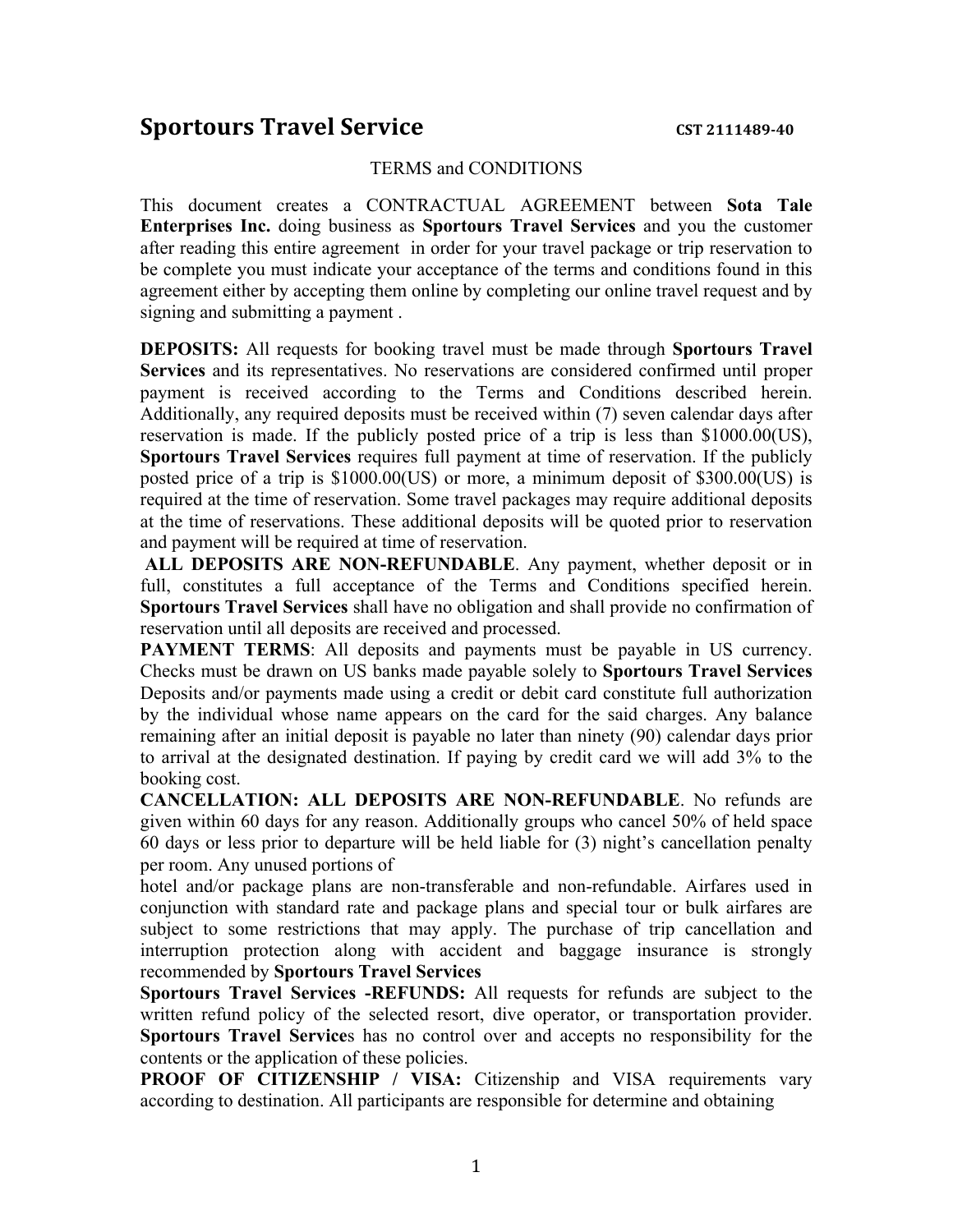proper documentation. To avoid denied entry and return all Passports must be valid for at least 6 months after your travel return date. **Sportours Travel Services** in no way is responsible for obtaining and providing this documentation and therefore, no refunds will be granted for denied entry caused by failure to carry proof of citizenship or the appropriate VISA and/or Passport.

**RESPONSIBILITY: Sportours Travel Services** and its representative's act only as agents for the passenger in arranging hotels, transportation and other services related to travel and travel packages. **Sportours Travel Services** is not liable for injury, death, damage, accident, material loss, delay, inconvenience, additional expense, mental distress or physical distress in the event a person or a company fails to render any service to be included in the travel package, or in the event of illness, war, terrorism, strikes and work stoppages, mechanical failures, pilferage, weather or acts of God. In the event it becomes advisable or necessary to alter the arrangements or the itinerary of a travel package, **Sportours Travel Services** reserves the right to do so at no expense to **Sportours Travel Services. Sportours Travel Services** additionally reserves the right to withdraw any or all tours when and if conditions warrant doing so.

**Sportours Travel Services** reserves the right to decline to accept or retain passengers as travel customers. Passengers electing to use equipment such as bicycles, automobiles, scooters, canoes, scuba equipment or the like do so solely at their own risk **Sportours Travel Services** accepts no responsibility or liability for the consequences of the personal activities of any passenger who is deemed personally responsible for decisions concerning conditions of health, safety, fitness of scuba diving or snorkeling or any other activity, or any other circumstances beyond **Sportours Travel Services** control.

The times of airline flight arrivals and departures cannot be guaranteed as weather and other conditions beyond **Sportours Travel Services** control may affect operation condition of airlines. **Sportours Travel Services** accepts no responsibility or liability for lost or stolen baggage and recommends travelers purchasing lost and stolen baggage insurance.

**Sportours Travel Services** accepts no responsibility for any participant in a group tour, and the individual, group, company or the like purchasing a group tour does so solely at his/her/their own risk. Any legal discrepancies must be handled in a California Court of Law.

ACKNOWLEDGMENT: By making the required deposit and subsequent payments for services of **Sportours Travel Services** the undersigned fully and openly acknowledges that he/she/they fully understand the attached Terms and Conditions and accepts the services of Sportours Travel Services based upon these Terms and Conditions, and, as such, agrees to be fully bound and obligated to the said Terms and Conditions.

Sportours Travel Services 2496 Stow St. Simi Valley CA 93063 Tel. (805) 217-5737 Fax. (805)522-5369 Email fredaep@sbcglobal.net CST # 2111489-40

Sportours Travel Services is a member of the California Travel Consumer Restitution fund (TCRF) for more information regarding eligibility go to www.tcrcinfo.org or write to Travel Consumer Restitution Corporation; P.O. Box 6001; Larkspur, CA 94977-6001.